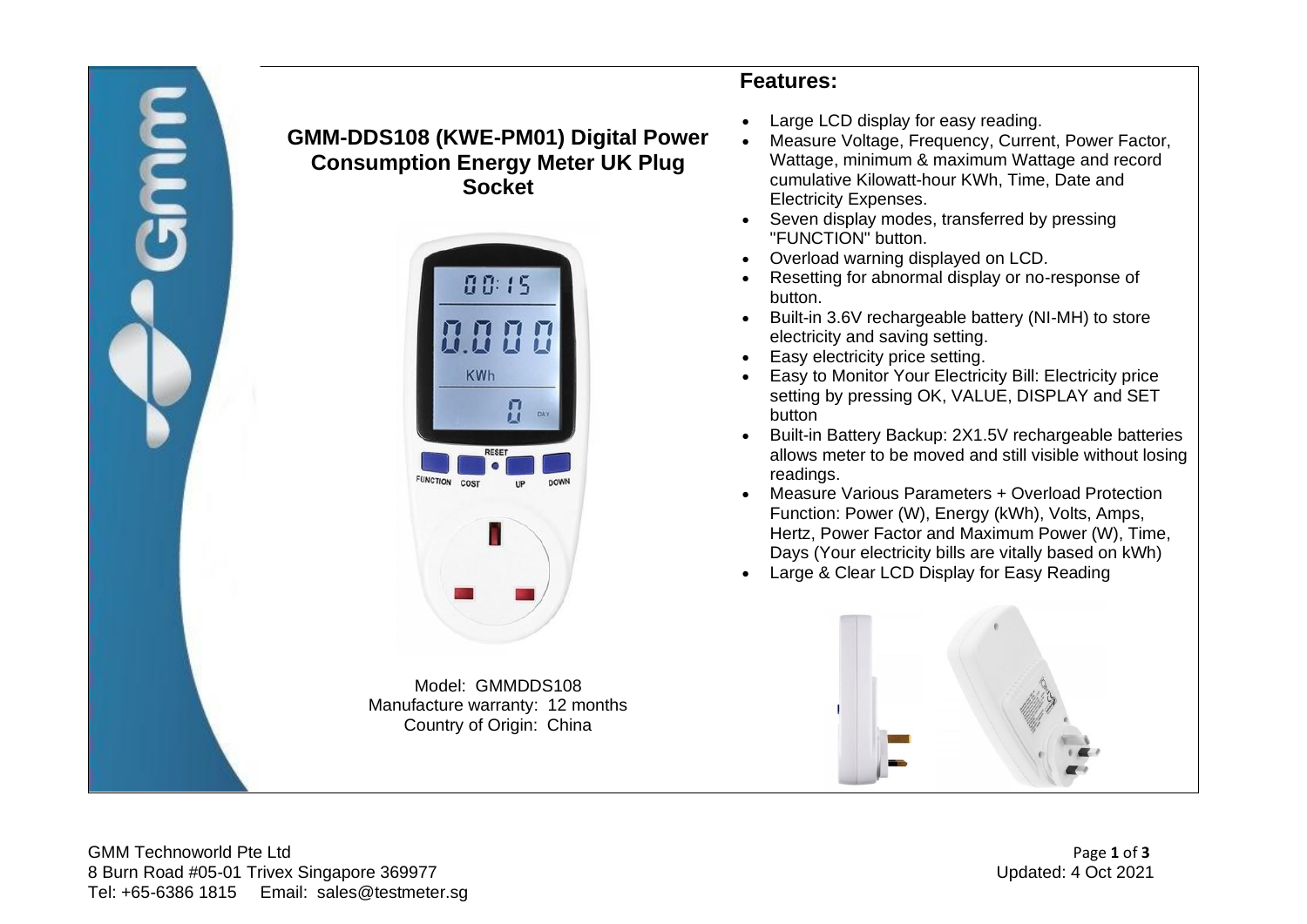

## **Specifications:**

- Operating voltage: **230V 50Hz for UK plug**
- Operating current: Max.13A for UK plug
- Wide voltage range: 230V 250V for UK plug
- Timing display range: 0 second to 9999 days
- Wattage display (watts): 0W to 3680W
- Voltage display range: 0V to 9999V
- Current display (amps): 0.0 to 16.0A
- Frequency display: 0Hz to 9999Hz
- Minimum wattage display range: 0.0W to 3680W
- Maximum wattage display range: 0.0W to 3680W
- Price display range: 0.00KWH to 99.99KWH
- Total kilowatt-hour and cost display: 0.000KWH to 9999KWH
- DIY supplies: electric
- Product size: 15.5 x 7.3 x 7.5cm (6.1 x 2.9 x 3inch)
- Package size: 16 x 8 x 8.5cm (6.3 x 3.1 x 3.3inch)
- Plug: type UK
- Colour: white

## **Package Includes:**

- 1 x UK Plug-in Power meter
- 1 x English Instruction manual